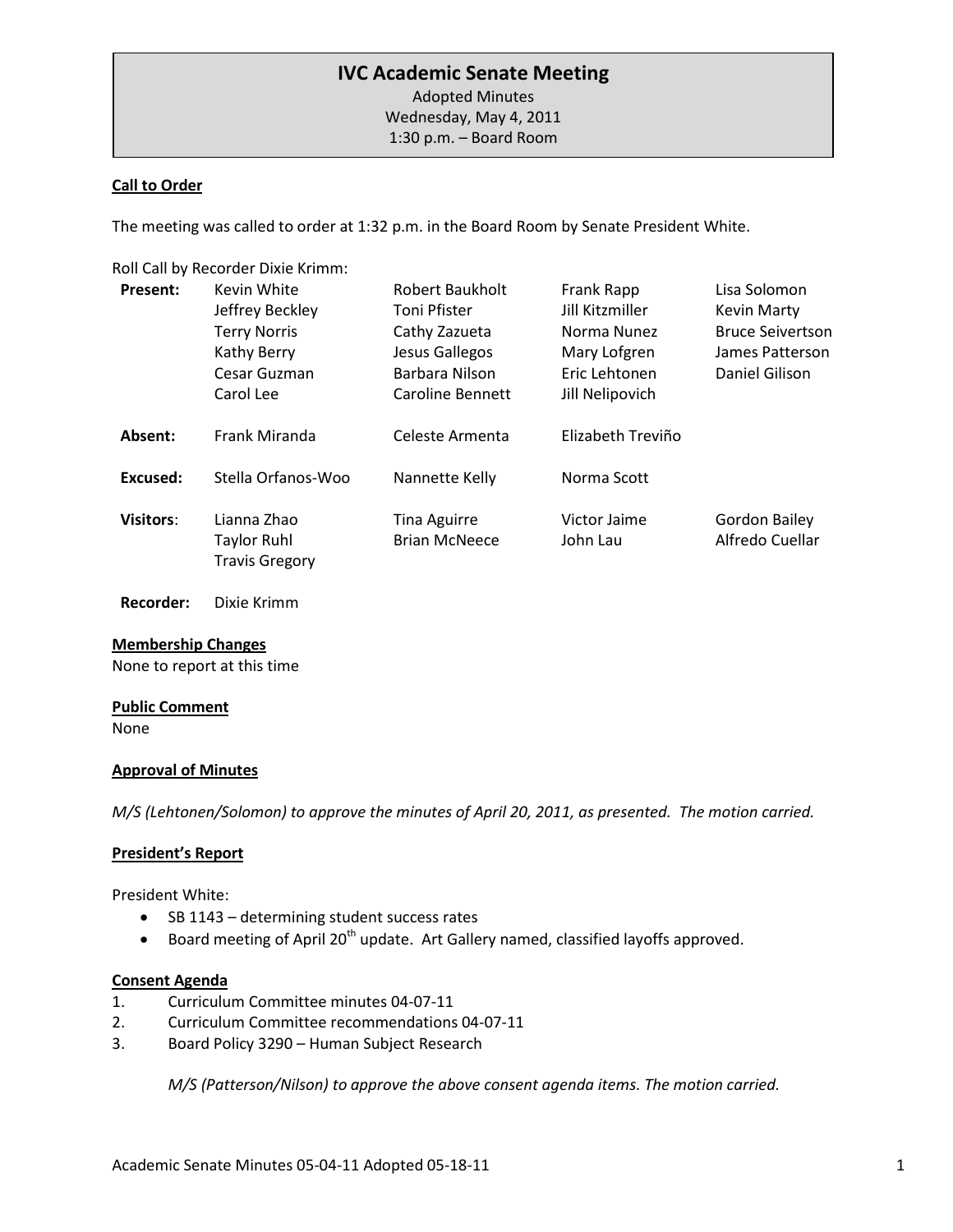## **Action Items**

1. Approval of Credit By Exam – AP 4235 Procedure Revisions & Petition Form

*M/S (Patterson/Nilson) to approve the Credit by Exam, AP 4235 Procedure Revisions and Petition Form as corrected. The motion carried.*

Discussion:

• Minor correction made at the table to section A-4 wording.

## **Discussion and Information Items**

- 1. Campus Structure Reorganization
	- a. Survey Update
	- Frank Rapp working on survey monkey; asked senate members for input regarding choice options; anticipates survey to be available week of May  $9<sup>th</sup>$ .
	- Barbara Nilson would like to know if it is possible to include a time range in completing the survey, and indicate the number of questions the survey contains.
	- b. Fiscal Update
	- Kevin White has been getting some figures; should receive more information during the week. It is being looked at as a whole; there will be differences. When information is received; will draft a broad outline of goals, try to get across the board feeling of how the areas are working, appears to be a consensus that a modification will be needed.
	- c. Report Timeline
	- Draft by June 1st meeting and finishing over first part of summer.
- 2. Flex Calendar Certification Committee Update
	- Kevin White meeting on Friday; would like to include old flex information and incorporate new items; to have available at next meeting for review.
- 3. Accreditation Training Report April 22nd
	- Kathy Berry group of ten attended; by Fall 2012 SLO's at the program level will be at the proficiency level. Fall of 2012 if not proficient will be sanctioned. SLO's will be posted. Review committee will be coming Spring 2013. Main reason colleges are put on sanction is Board involvement at the operational level. Things stated in a self study must be included; will send out a form to committees to evaluate committee effectiveness; are they meeting purpose and function; is the committee involved in shared governance. Evaluation to be done annually. Things that will to be talked about; dialoging, involved in SLO's, involved in evaluation planning and improvement, institutional integrity and institutional commitment. Deans: Lianna Zhao and Brian McNeece will be heading the team for accreditation and selfstudy. Also need to look at Distance Education inclusion in programs; if we have a program that reaches 50% Distance Education a substantial change needs to be submitted.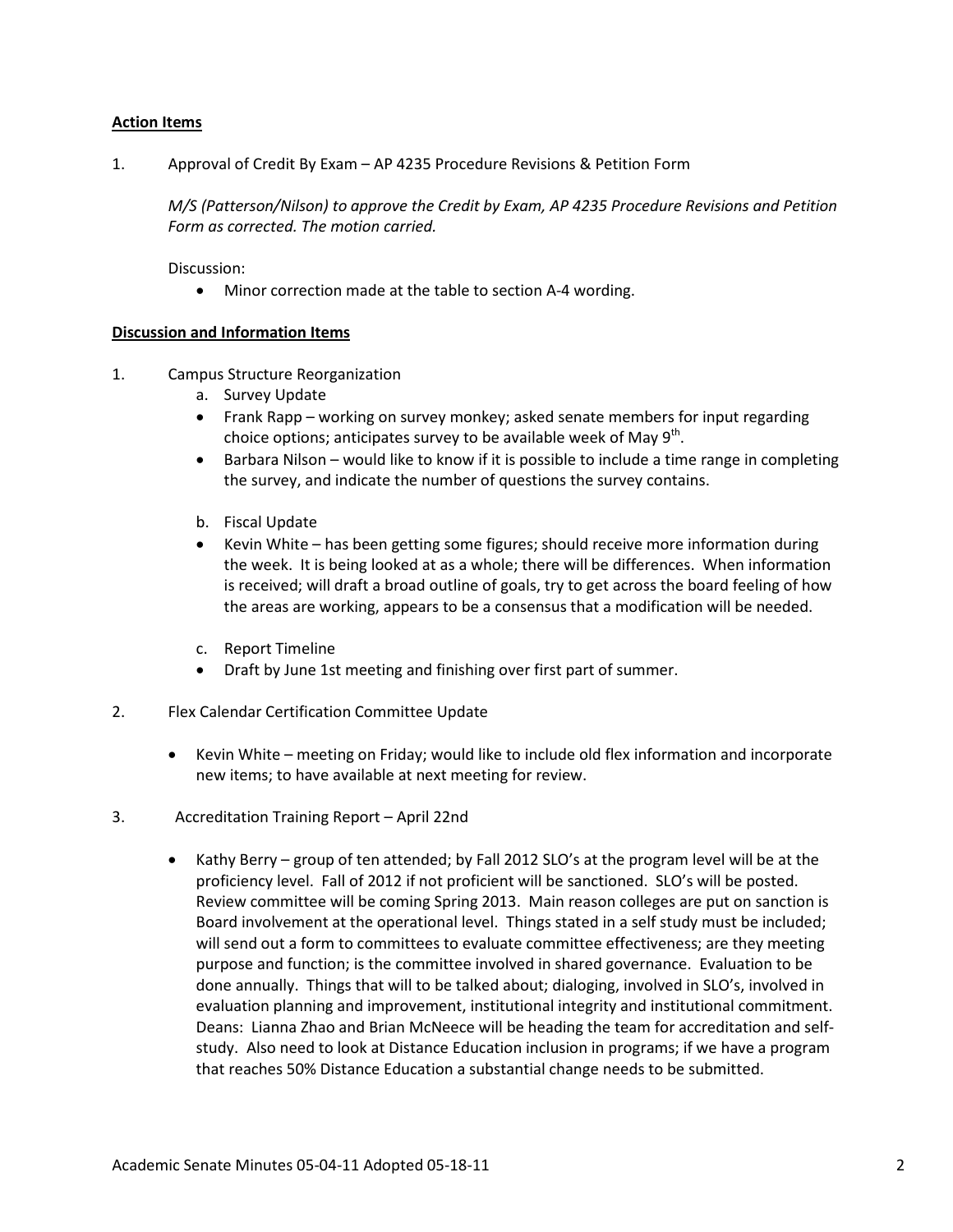- John Lau financial stability issues will be looked at when review is conducted.
- 4. AS Annual Fundraising Status Report
	- Mary Lofgren Friday May,  $27<sup>th</sup>$ , 2011; tickets are \$20 each-donation, scholarship information for the Dennis Carnes Academic Senate Transfer Scholarship was emailed. Would like help with the silent auction. Checks can be made out to the IVC Foundation; silent auction items still needed. For ticket to sell, please contact Mary Lofgren.
- 5. Transfer Model Curricula (TMC) Update
	- Kevin White over 18 have been drafted and vetted. More information can be found at [www.c-id.net.](http://www.c-id.net/)
	- Carol Lee explained the concerns in recommending the transfer degrees. San Diego State has deemed the first three TMC as not similar and will not accept these new majors.
- 6. Plaques in the Faculty lounge
	- Norma Nunez Executive committee discussed; determined to include the presidents only for the plaques.
	- Mary Lofgren Alicia Ortega has expressed concern and has agreed to pay for the update to the plaques.
	- Norma Nunez will bring back as an action item.

# **Reports**

Past President Bruce Seivertson:

• Attended American Geographers Conference. Discussed students that were able to attend and update regarding their presentations at the conference.

Treasurer Norma Nunez:

• Balance: \$2,141.88

VP of Instruction Kathy Berry:

• Nothing to report at this time

Chief Financial Officer (CFO) John Lau:

• Currently reviewing budget; working with labor negotiators; discussed borrowing issues, may end up paying interest.

Basic Skills Initiative (BSI) Coordinator Frank Rapp:

• Applied to have a four member team to participate in an acceleration workshop; should know by Friday if they are selected.

Student Learning Outcomes (SLO) Toni Pfister: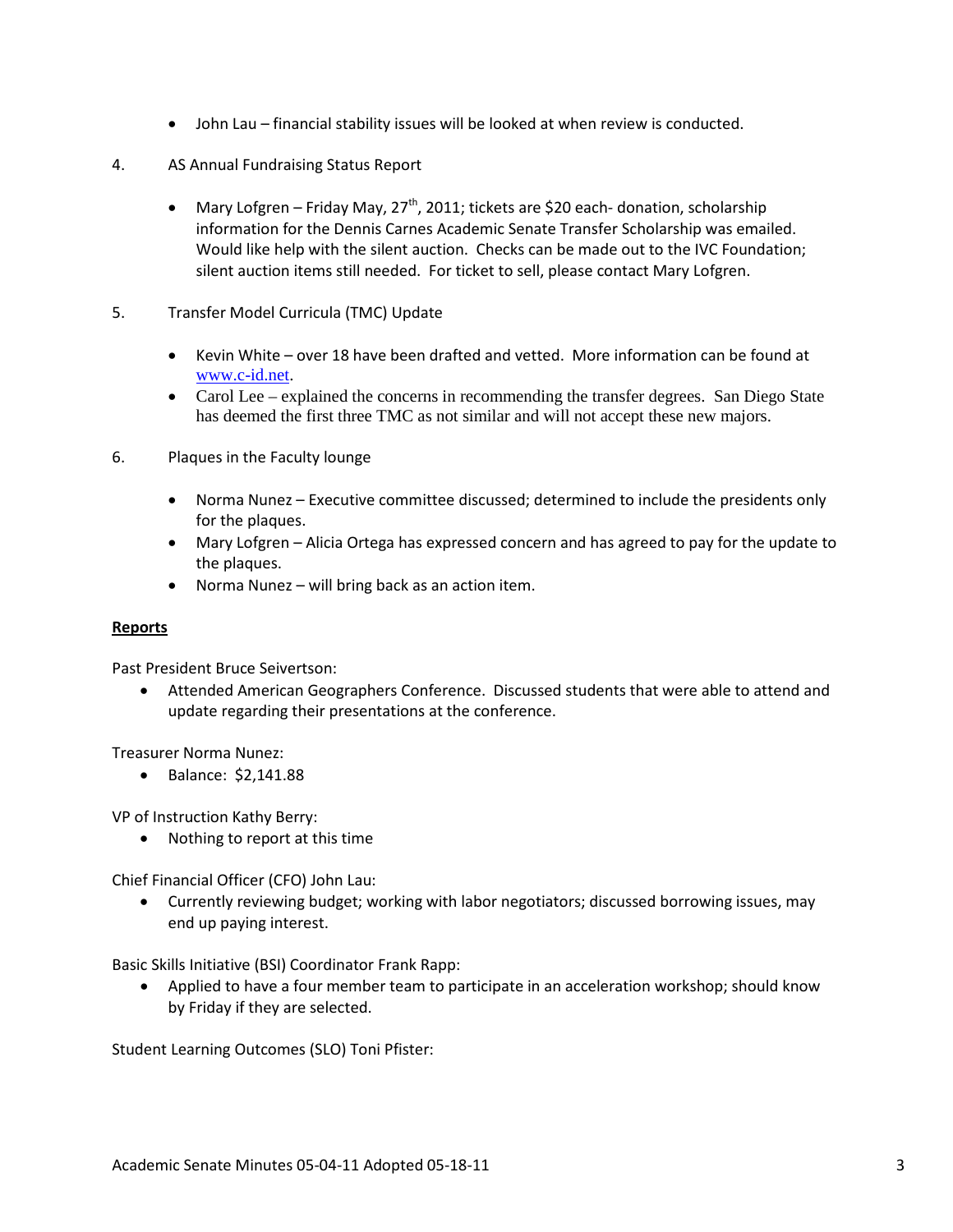- Annual report to the Board on May  $18^{th}$ ; will be conducting mini SLO workshops on Thursday evening, May  $19^{th}$ , and Friday morning, May  $20^{th}$ , an hour for writing SLO's and an hour for assessing SLO's.
- SLO Committee suggested combining the mission and ISLO's onto one document to reduce printing costs.

Associated Student Government (ASG) Jesus Gallegos:

- Small turnout for ASG Presidential debate.
- Focusing on spring banquet, Friday, June 3rd.

Contingent Faculty Representative:

• Nothing to report at this time

Collective Bargaining Units Gaylla Finnell:

- Friday, back to the table for negotiations; next Wednesday, May 11, election of officers for next year and day of the teacher luncheon in the faculty lounge. Monday, May  $9<sup>th</sup>$ , week long campaign; state of emergency event, to put pressure on the government and increase awareness of budget cut impacts.
- General membership meeting to be rescheduled to allow member to attend the recognition for years of service event. Discussed part-time faculty (adjunct) union application. If application is accepted there will be two bargaining units.

# **COMMITTEES**

- 1. Curriculum Committee James Patterson – committee meets tomorrow afternoon; information regarding meetings attended will be presented.
- 2. Tenure Committee Nothing to report at this time
- 3. College Council Will meet next Monday
- 4. Equivalency Nothing to report at this time
- 5. Budget & Fiscal Planning John Lau – working on improving data manipulation to provide clarity to committee members
- 6. Learning Support Services Taylor Ruhl – meeting will be next Monday
- 7. Distance Education Nothing to report at this time